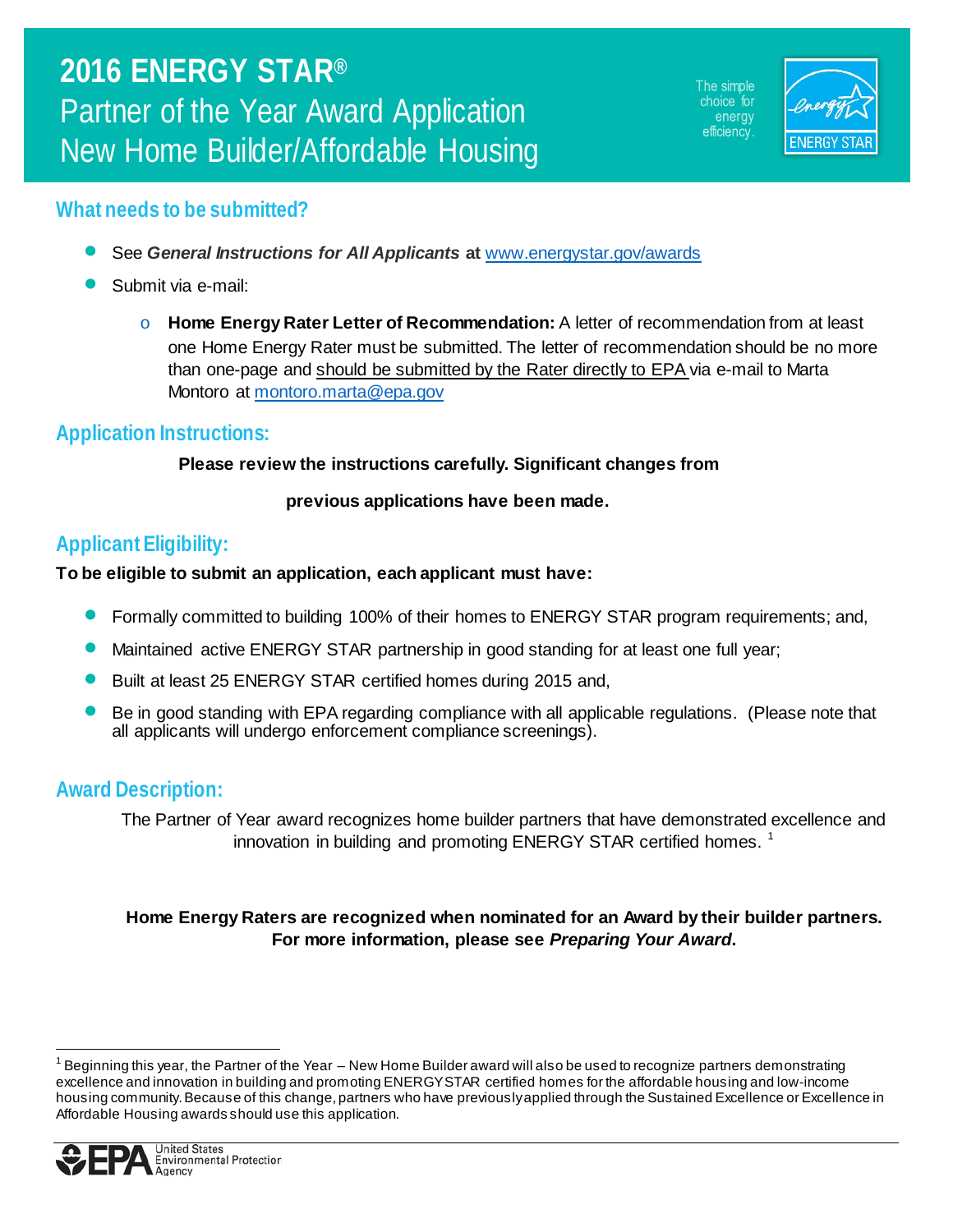The simple choice for energy efficiency.



**Criteria:** Each award application will be evaluated based on the following criteria. While none of the following criteria are mandatory for the application to be submitted, applicants that complete more of the criteria will increase the potential for a higher score.

- **Promotion and Marketing (Maximum of 35 points):** Using the narrative template, describe materials and activities that your organization developed and used to promote and market ENERGY STAR certified homes during 2015. Examples include, but are not limited to: print, audio, and electronic advertisements; websites; brochures; pre-purchase or post-purchase information sessions; signage, videos, or other materials used during open houses; and customer testimonials. Where appropriate, submit electronic copies of your promotional and marketing materials.
- **Training (Maximum of 15 points):** Using the narrative template, describe training related to ENERGY STAR certified homes that your organization engaged in during 2015. Examples include, but are not limited to, training of sales staff to promote the features and benefits of ENERGY STAR certified homes; training of site supervisors or trades regarding the ENERGY STAR certified homes technical program requirements; training of customer service representatives to answer homeowner questions related to the operation of their ENERGY STAR certified homes. Where appropriate, you may submit electronic copies of your training materials.
- **Innovations in Cost and/or Energy Efficiency, etc. (Maximum of 15 points):** Using the narrative template, describe at least one innovation you've used to lower the cost of building ENERGY STAR certified homes in 2015, or a technical innovation that you have incorporated into your contractor process. These innovations may go above and beyond ENERGY STAR requirements (i.e. use of connected home technology, high performance HVAC equipment, betterthan-code insulation, or any pilot programs your company is pursuing to push energy efficiency to the next level).
- **Rater Letter of Recommendation (Maximum of 15 points):** Have one or more Raters prepare a letter of recommendation, no longer than one page each, that describes the Rater's experience working with the builder partner during 2015 to construct, verify, and/or promote ENERGY STAR certified homes. Examples of content include, but are not limited to: description of builder's commitment to properly certifying ENERGY STAR homes; project kick-off meetings with the builder, Rater, and HVAC contractor; regularly-scheduled quality assurance / continuous improvement check-ins; and training conducted by the Rater for builder staff. Letters will be evaluated based upon their quality and content, rather than by the quantity of recommendation letters received. Letters will not be shared with the builder applicant.
- **Quality Control (Maximum of 10 points):** Using the narrative template, describe at least one area where the ENERGY STAR certified homes program has been used by your organization in 2015 to enhance the quality control of the construction process. Examples include, but are not limited to: using the Thermal Enclosure System Rater Checklist to reduce insulation defects or excess framing; using the HVAC System QI Contractor Checklist to consistently right-size HVAC equipment; using the Water Management System Builder Checklist to reduce window flashing defects. If possible, please provide specific examples that quantify these impacts, such as, "HVACrelated comfort complaints decreased by 10%" or "Warranty claims related to water leaks decreased by 25%."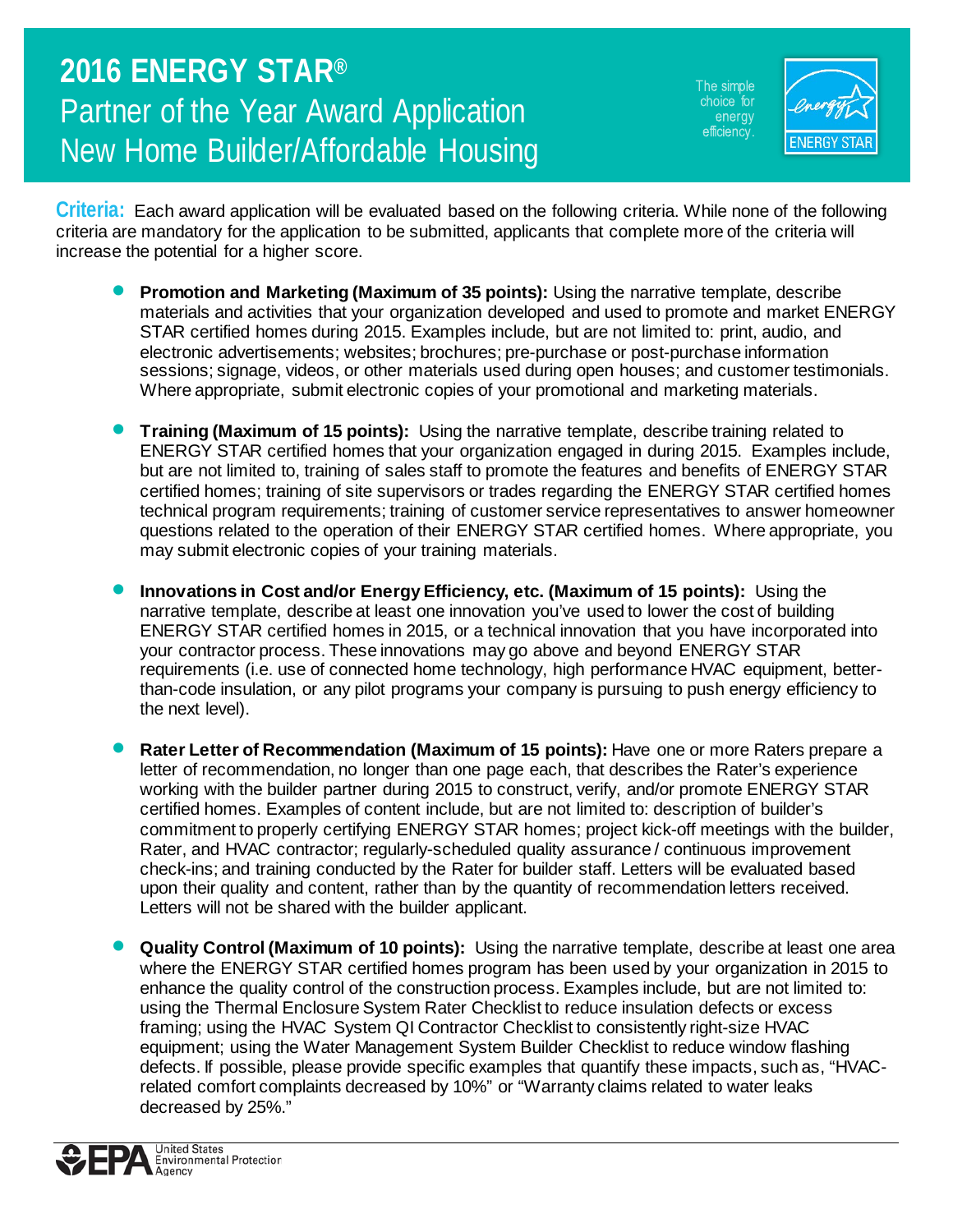The simple choice for energy efficiency.



- **Homeowner Testimonials (Maximum of 5 points per letter and 10 points total):** Submit electronic copies of one or more homeowner testimonials describing their experience living in an ENERGY STAR certified home. Examples of content include, but are not limited to: lower than expected utility bills, improved comfort, or overall satisfaction with quality of home. Please also explain your process for collecting testimonials – including but not limited to email, follow-up questions, Facebook or other social media, or post-sales meetings, etc.
- **BONUS OPPORTUNITY:** Please use the space provided in the template to describe any other activities you have undertaken as an ENERGY STAR partner not listed above.

## **Preparing Your Award Submission:**

Complete the following steps to prepare your award submission:

- 1. **Download the narrative template** provided on the award application Web page at energystar.gov/awards.
- 2. **Using the narrative template, complete the Executive Summary section (300 words or less)**. Each applicant must provide a brief overview of the company and highlights of key ENERGY STAR accomplishments in 2015. If the applicant is chosen to receive an award, this text will be used in preparing a summary of the organization's achievements and may be used for outreach purposes.

Where possible, also provide relevant cumulative accomplishments in addition to those achieved in 2015. Please be sure to include a timeframe (e.g., built 50 homes in 2015, bringing the cumulative total to 200 homes since 2010).

3. **Using the narrative template, prepare a response for one or more of the Criteria**. Each response should emphasize only the most effective / innovative 2015 accomplishments that best demonstrate how the Criteria have been met.

Higher scores will be awarded for responses that include measured / observed results (e.g., business growth, increased consumer interest) that demonstrate how the Criteria have been met.

- 4. **If desired,** use the narrative template to nominate a Home Energy Rater that you worked with in 2015 and that you believe are deserving of a Partner of the Year Award. Builders may nominate as many Home Energy Raters as they choose, and a Rater may be nominated by more than one builder. Builders nominating a Rater will also be asked to provide a brief description of how the Rater contributed significantly to their success with ENERGY STAR, as well as a summary list of accomplishments.
- 5. **If desired, have one or more Home Energy Raters prepare a letter of recommendation**, per the Criteria.
- 6. **If desired, prepare one or more homeowner testimonials**, per the Criteria.
- 7. **Submit completed narrative template, electronic copies of supporting materials, and (if prepared) homeowner testimonials** through your "My ENERGY STAR Account" (www.energystar.gov/mesa). When possible, consolidate supporting materials into one electronic file. Any materials submitted will not be returned and may be used for ENERGY STAR program outreach purposes.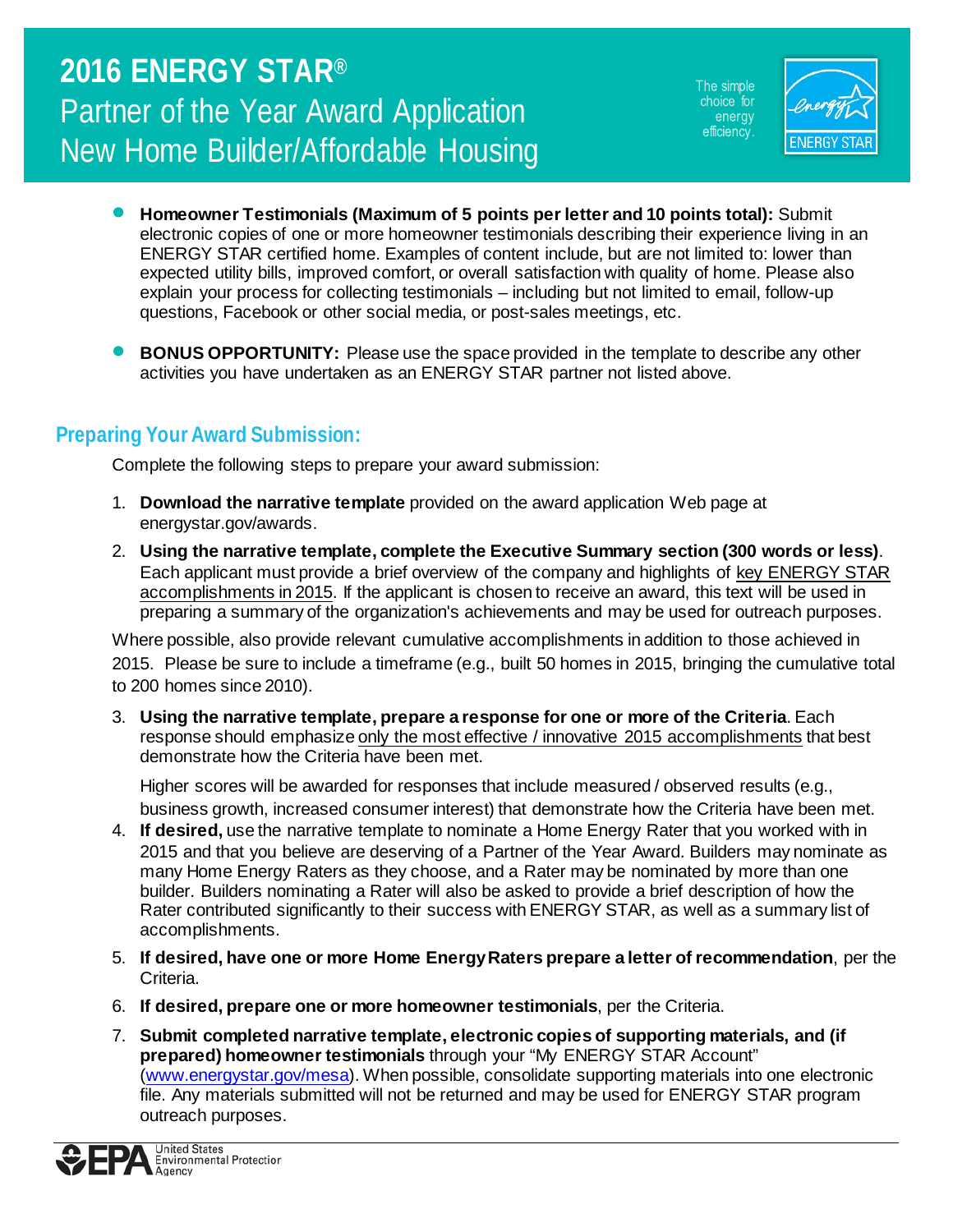The simple choice for energy efficiency.



8. **Have the Rater submit any letters of recommendation directly to the EPA via e-mail** to Marta Montoro at [Montoro.marta@epa.gov.](mailto:Montoro.marta@epa.gov) Letters received will not be returned and may be used. without any association with the author or the applicant, for ENERGY STAR outreach purposes.

## **Selection of Award Winners:**

Each application will be assigned to one of the following categories:

- A. Small Builder: A single entity building 25-150 ENERGY STAR certified homes annually.
- B. Medium Builder: A single entity OR a single division within a corporate entity, building 151-750 ENERGY STAR certified homes annually.
- C. Large / National Builder: A corporate entity building more than 750 ENERGY STAR certified homes annually.

#### **--OR--**

D. Affordable/Low-income Housing Builder\*: A single entity, single division, or a corporate entity building at least 25 ENERGY STAR certified homes annually.

\* A builder of publicly subsidized, non-market rate, ENERGY STAR certified homes for affordable/low-income housing communities.

Applications will be evaluated and scored by a panel of EPA program staff based on the criteria defined above, for a maximum possible score of 100. EPA will select from the top-rated applicants and may choose to give multiple awards within size categories. The applicant, or applicants, that receive(s) the highest total score within each builder size category (i.e., Small Builder, Medium Builder, Large / National Builder) and within the Affordable/Low-income Housing Builder category, will be selected as an award winner for that category. **EPA may select more than one award winner in each category.** 

**Note that the same entity cannot win an award in multiple categories.** This means that a large/national builder and one of its divisions cannot receive separate awards in different size categories. If both a large / national builder and one of its divisions are selected for awards, the large / national builder will receive the award. Also, multiple divisions within the same large / national builder may not apply together as a single applicant; unless the large / national builder is applying on behalf of all its divisions and has formally committed to building 100% ENERGY STAR certified homes across the organization. Lastly, the same builder cannot receive an award in the Affordable/Low-income Housing Builder category and in another category.<sup>[2](#page-0-1)</sup>

<span id="page-3-0"></span> $^2$  Beginning this year, the Partner of the Year – New Home Builder award will also be used to recognize partners demonstrating excellence and innovation in building and promoting ENERGY STAR certified homes for the affordable housing and low-income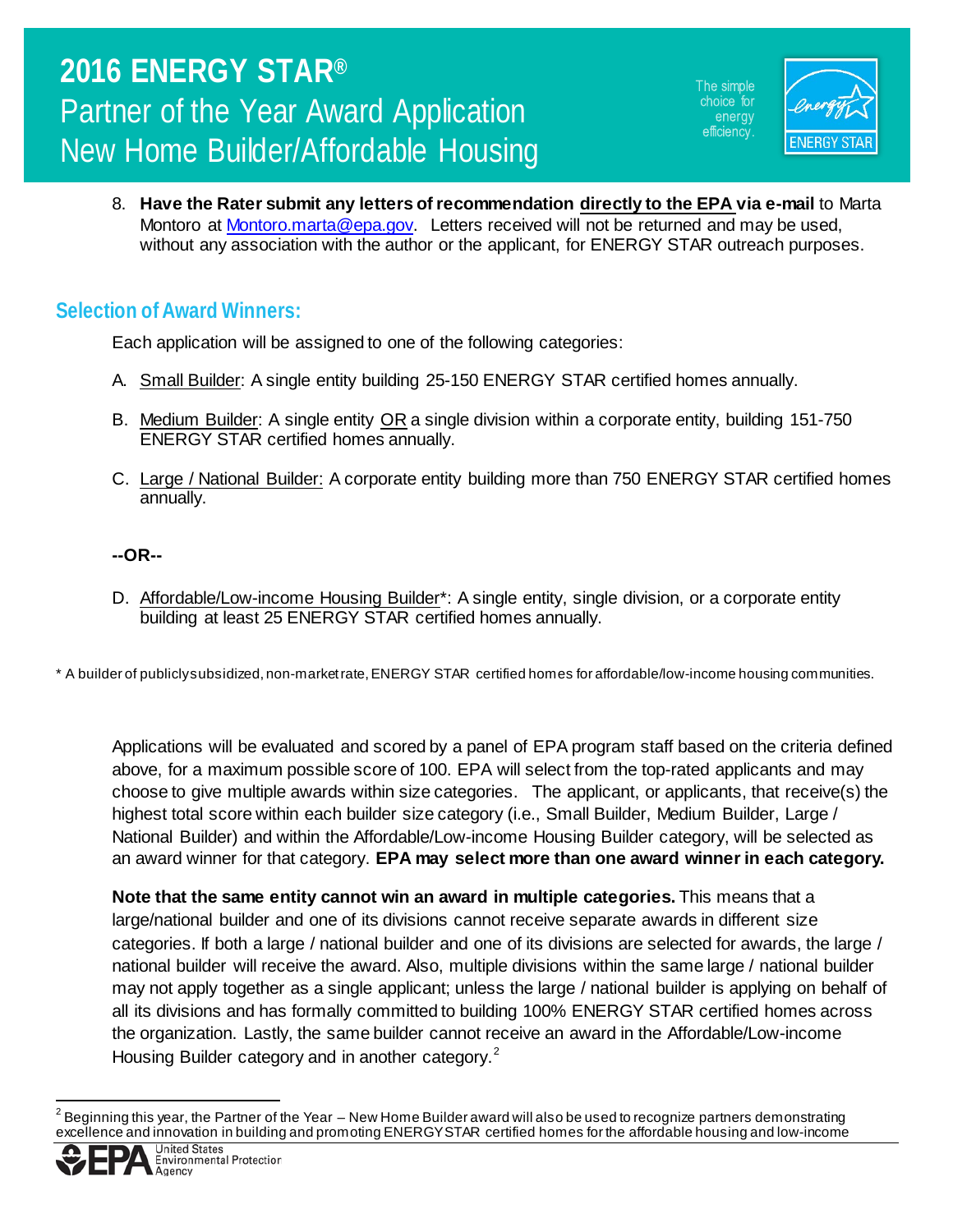The simple choice for energy efficiency.



Builders that have either received Sustained Excellence in past years or demonstrated continuous commitment to excellence by winning consecutive ENERGY STAR Awards are eligible to receive a Sustained Excellence award in 2016.

| <b>Phone Number:</b>                                                                                                                                                                                                           |
|--------------------------------------------------------------------------------------------------------------------------------------------------------------------------------------------------------------------------------|
|                                                                                                                                                                                                                                |
|                                                                                                                                                                                                                                |
| ENERGY STAR Web Page(s): Manual Contract Contract Contract Contract Contract Contract Contract Contract Contract Contract Contract Contract Contract Contract Contract Contract Contract Contract Contract Contract Contract C |

#### **Please indicate your ENERGY STAR builder category (select only one)**:

Market Rate Builders:

- **Small Builder** (Single entity that built 25-150 ENERGY STAR certified homes in 2015)
- **Medium Builder** (Single entity OR a single division within a corporate entity that built 151-750 ENERGY STAR certified homes in 2015)
- **Large/National Builder** (Corporate entity that built more than 750 ENERGY STAR certified homes in 2015)

**--OR--**

Affordable Housing awards should use this application.

**Affordable/Low-income Builder** (Single entity, single division, or a corporate entity that built at least 25 ENERGY STAR certified homes in 2015)

**Executive Summary:** In no more than 300 words, provide a brief overview of your company and highlights of key ENERGY STAR accomplishments in 2015. If your organization is chosen to receive an award, this text will be used to prepare a summary of the organization's achievements and may be used for outreach purposes and for inclusion in ENERGY STAR's *Profiles in Leadership*. For affordable/low-income housing builders, include a brief description of the income requirements for your housing and the main sources of public funding used for construction.

housing community. Because of this change, partners who have previously applied through the Sustained Excellence in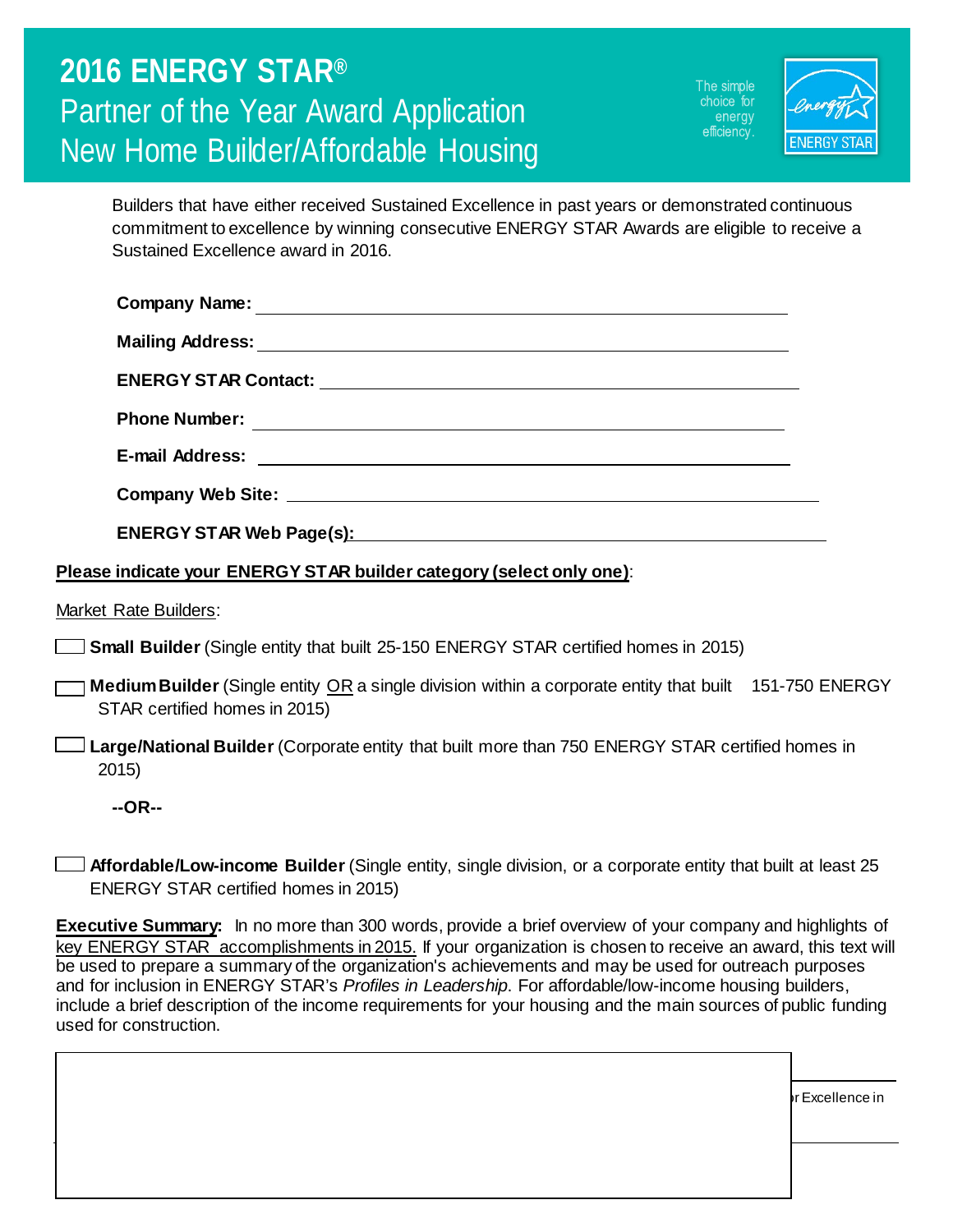The simple choice for energy efficiency.



**ENERGY STAR Partner of the Year—Climate Communications:** We are looking for ENERGY STAR partners who, during calendar year 2015, helped raise their customers' awareness of their impact on climate change. This award has no bearing on EPA's evaluation of your Partner of the Year – New Home Builder Award application. If you wish to be considered, please submit the separate 2016 ENERGY STAR Award Application for Partner of the Year – Climate Communications. See [www.energystar.gov/awards](http://www.energystar.gov/awards)

#### **Raters You Are Nominating for an ENERGY STAR POY Award**: [3](#page-3-0)

| <b>Rating Company Name</b> | <b>Contact Person</b> | Email | <b>Phone Number</b> |
|----------------------------|-----------------------|-------|---------------------|
|                            |                       |       |                     |
|                            |                       |       |                     |
|                            |                       |       |                     |
|                            |                       |       |                     |
|                            |                       |       |                     |
|                            |                       |       |                     |

Brief explanation of why you are nominating each Rater listed above, describing how the Rater contributed to ENERGY STAR success and including a list of accomplishments:

#### **Responses to Application Criteria:**

**1. Your ENERGY STAR Promotional and Marketing Efforts (35 pts.):**

| <b>ENERGY STAR Consumer-focused Promotional   Used in 2015</b> |                |
|----------------------------------------------------------------|----------------|
|                                                                | check all that |

If a nominated rater works with an independent Provider, EPA may also choose to recognize the Provider.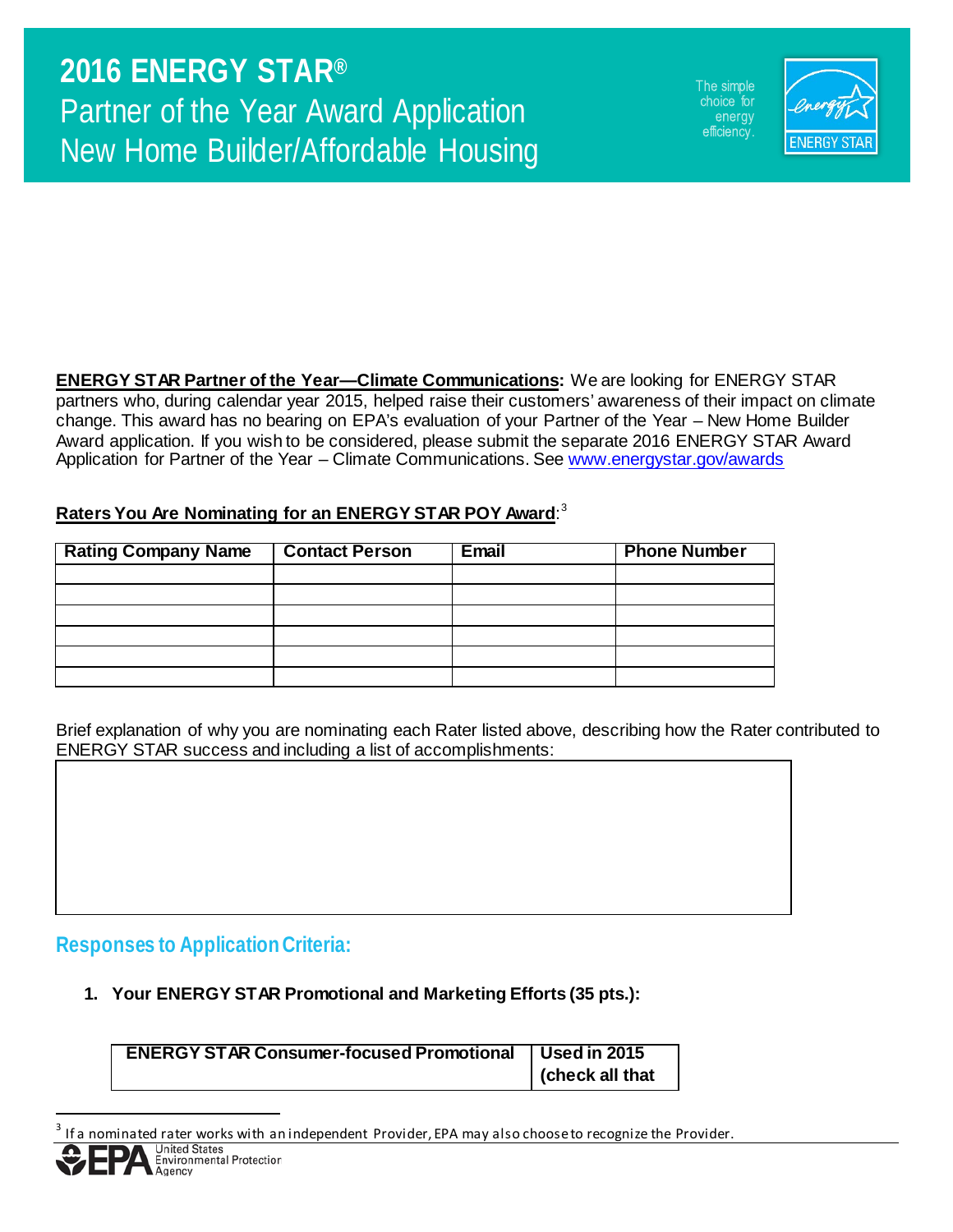The simple<br>choice for energy<br>efficiency.



| and Marketing Activities                           | apply) |
|----------------------------------------------------|--------|
| <b>Traditional Advertising:</b>                    |        |
| Radio                                              |        |
| $\overline{\operatorname{TV}}$                     |        |
| Print                                              |        |
| <b>Direct Mail</b>                                 |        |
| <b>Homeowner Newsletters</b>                       |        |
| <b>Billboards/Transit Signage</b>                  |        |
| Other Traditional Marketing (insert here):         |        |
|                                                    |        |
| Onsite Promotions:                                 |        |
| Outdoor Signage (yard signs, flags, banners)       |        |
| In-model Displays/Signage                          |        |
| Parade of Homes                                    |        |
| <b>ENERGY STAR-themed Community Events</b>         |        |
| Other Onsite Promotions (insert here):             |        |
|                                                    |        |
| <b>Online Promotions:</b>                          |        |
| <b>ENERGY STAR Pages on Company &amp;</b>          |        |
| <b>Community Web Sites</b>                         |        |
| <b>ENERGY STAR Ads on Other Web Sites</b>          |        |
| <b>ENERGY STAR-related On-line Videos or Blogs</b> |        |
| <b>ENERGY STAR Outreach via Social Media</b>       |        |
| Other Online Promotions (insert here):             |        |
|                                                    |        |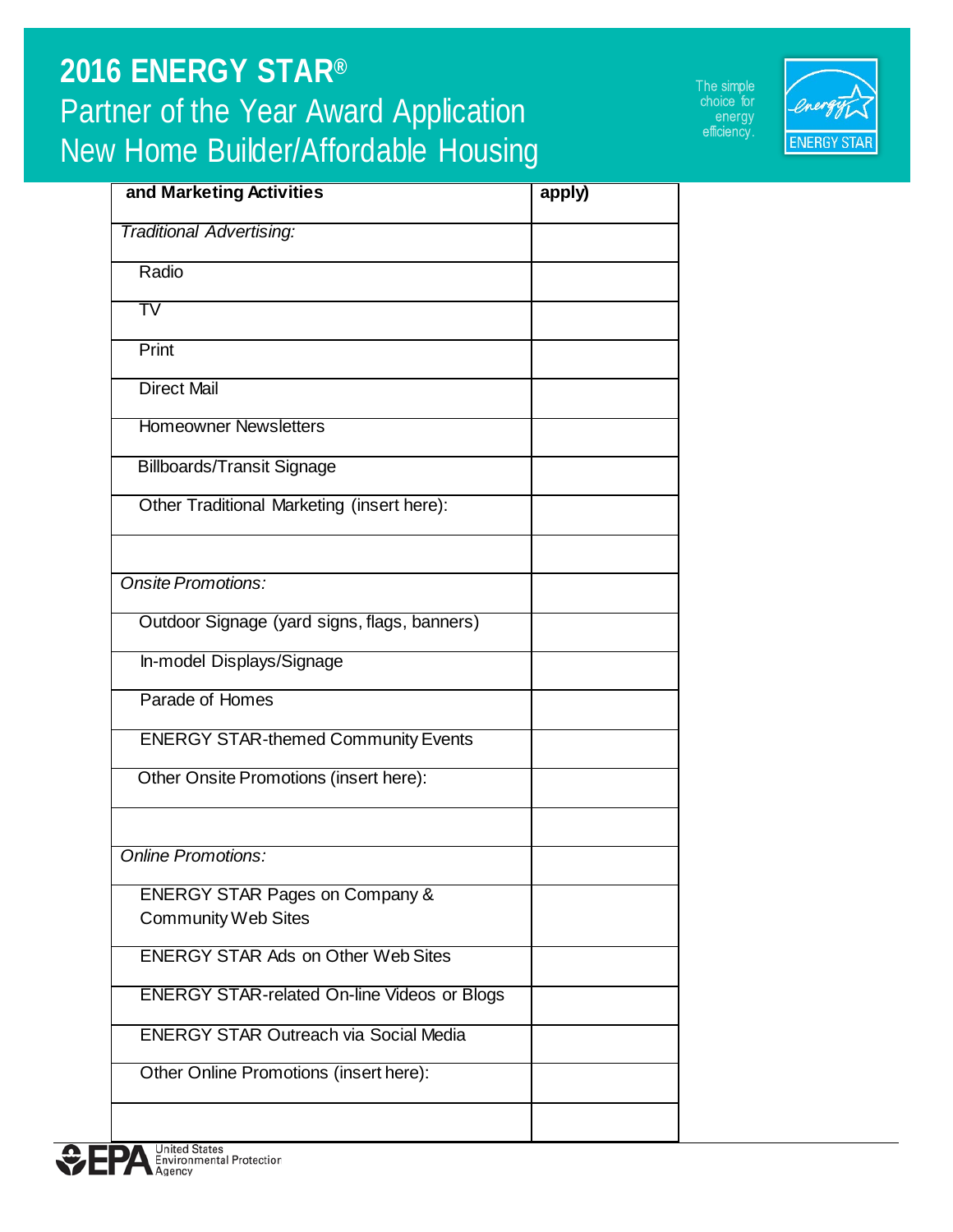The simple choice for energy efficiency.



| Other Promotions (homeowner awareness surveys,<br>"dirty boots" tours, etc.)(insert here): |  |
|--------------------------------------------------------------------------------------------|--|
|                                                                                            |  |
|                                                                                            |  |
|                                                                                            |  |

Describe the 2015 promotional and marketing efforts you listed above. Provide specific examples of your efforts and information that describes the frequency of your efforts, as well as their reach or impact. Where appropriate, provide Website URLs. Also provide electronic copies of your outreach materials as attachments:

**2. Your ENERGY STAR Training Activities (15 pts)** Provide specific examples of your training efforts, as well as information describing the impact of your training activities. Attach electronic copies of your training materials as attachments.

| <b>2015 ENERGY STAR Training Activities</b>          | Number of<br><b>Sessions</b> | <b>Number/Percent</b><br>of Staff Trained |
|------------------------------------------------------|------------------------------|-------------------------------------------|
| <b>Construction Staff and Subcontractors Trained</b> |                              |                                           |
| in 2015                                              |                              |                                           |
| In-house Sales Staff and Outside Real Estate         |                              |                                           |
| Agents Trained in 2015                               |                              |                                           |
| Homeowner Training in 2015 (i.e., post-sale          |                              |                                           |
| training about their ENERGY STAR certified           |                              |                                           |
| home)                                                |                              |                                           |
| Other Training Activities (please describe)          |                              |                                           |

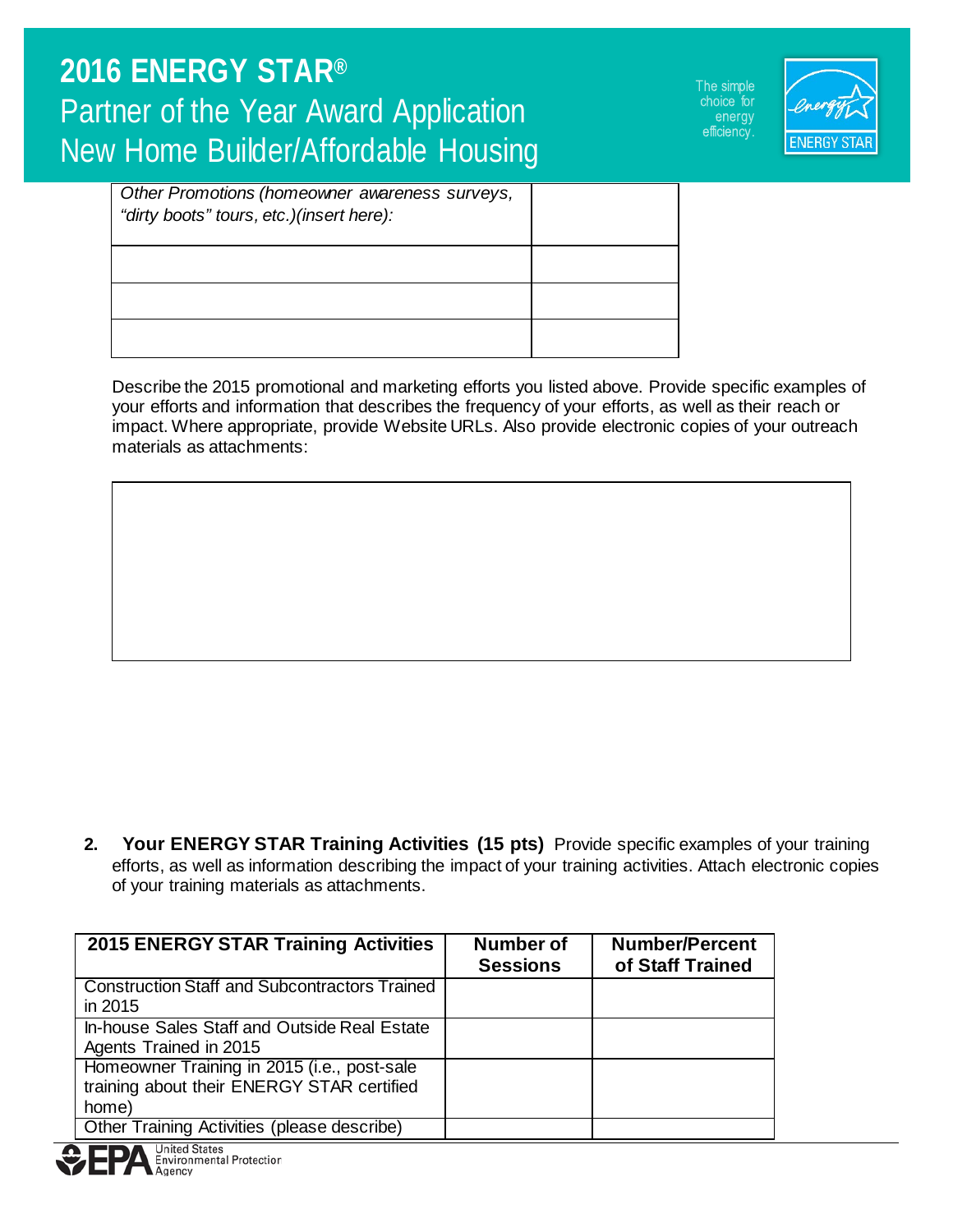The simple choice for energy efficiency.



**3. Your ENERGY STAR Innovation Activities (cost, energy efficiency, etc.) (15 pts):** 

Describe at least one innovation you have used to lower the cost of building ENERGY STAR certified homes in 2015, or a technical innovation that you have incorporated into your contractor process. These innovations may go above and beyond ENERGY STAR requirements (i.e. use of connected home technology, high performance HVAC equipment, better-than-code insulation, or any pilot programs your company is pursuing to push energy efficiency to the next level) or include other relevant information, such as utility bill savings, if known.

- **4. Rater letter(s) of recommendation (15 pts.):** Submit letter(s) electronically to EPA per the application instructions.
- **5. Quality Control (10 pts):** Please describe at least one area where the ENERGY STAR certified homes program has been used by your organization in 2015 to enhance the quality control of the construction process. Examples include, but are not limited to: using the Thermal Enclosure System Rater Checklist to reduce insulation defects or excess framing; using the HVAC System QI Contractor Checklist to consistently right-size HVAC equipment; using the Water Management System Builder Checklist to reduce window flashing defects. If possible, please provide specific examples that quantify these impacts, such as, "HVAC-related comfort complaints decreased by 10%" or "Warranty claims related to water leaks decreased by 25%."